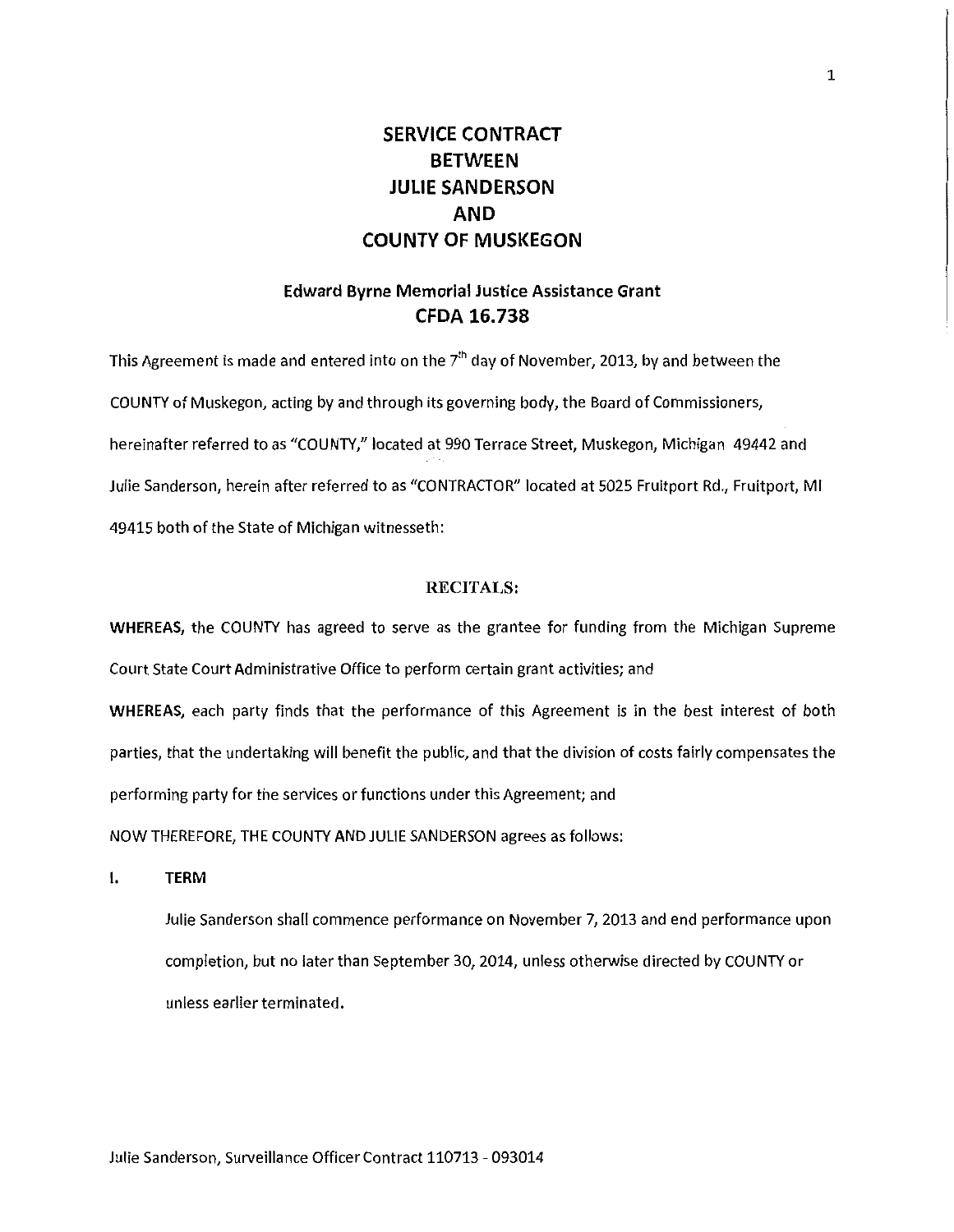#### **II. AGREEMENT**

The Contractor shall provide surveillance services to the Court through the Sobriety Court Judges or designee (hereinafter referred to as COORDINATOR). Said services shall include: surveillance services of participants referred to the Sobriety Court Treatment Program (hereinafter referred to as PROGRAM) under the direction of the Sobriety Court Judges or designee; work with a multi-disciplinary, collaborative team consisting of judges, defense attorneys, prosecutors, police liaison staff, probation officers, and agency representatives.

#### **Ill. CONTRACTOR**

The name of the Contractor is Julie Sanderson. The Contractor's contact telephone number is 616-292-1345.

#### IV. **COMPENSATION**

A. The COUNTY agrees to pay the Contractor fifteen dollars (\$15.00) per hour up to 20 hours per week, with additional hours being assigned upon prior approval of Coordinator / Chief Judge, for surveillance services as rendered and set forth herein and upon submission of proper invoices, unless modified by the Court. Invoices for services by the contractor must be submitted to the 60<sup>th</sup> District Court within the first week of the month for the previous month's services. Payment shall be paid in bi-weekly checks issued on the Court's regular payroll schedule. Total contract price not to exceed Fifteen Thousand Dollars (\$15,000.00). Fifteen Thousand Dollars (\$15,000) will be paid from grant funds (CFDA 16.738). The Court shall reimburse for mileage at the County rate for transportation for the Contractor in which to fulfill her contractual responsibilities and shall also supply Contractor with sufficient equipment, software, and office supplies as are needed to perform her job as indicated by the Coordinator.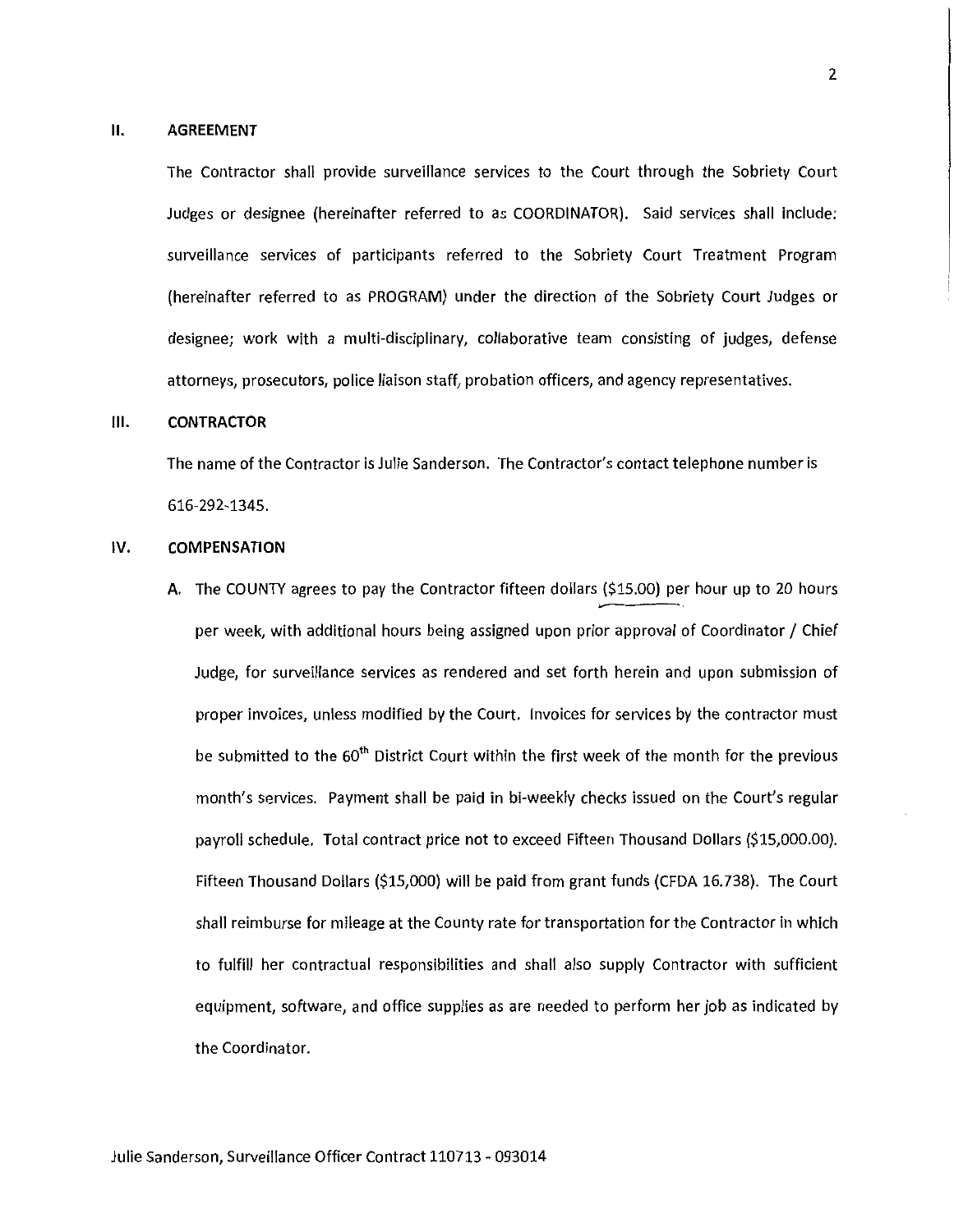#### **V. CONTRACTOR RESPONSIBILITIES**

The Surveillance Officer classification is distinguished by the performance of announced and unannounced chemical and PBT testing of Program participants primarily during weekends; and, providing case reporting to the Coordinator and the Sobriety Court Collaborative Team. Essential functions of the Surveillance Officer are:

- A. Surveillance Officer's main duty is to conduct random, announced, unannounced, and frequent PBT and RediCup {Drugs of Abuse Test Devices) tests on the Sobriety Court participants in the community. PBT and RediCup tests on participants should be random, and should be done at least weekly for each participant, and preferably on weekends (Friday, Saturday, or Sunday).
- B. Conduct required surveillance of participants, including participants on SCRAM, primarily at their homes; or other locations, such as job sites, etc.
- C. Enforce mandated curfews.
- D. Maintain records of all contacts with participants.
- E. Verify data/information submitted by participants.
- F. Submit a weekly form report to Sobriety Court showing all contacts made on assigned participants.
- G. Notify the Sobriety Court Probation Officer or Sobriety Court Case Manager of any suspicious activity observed at the participant's home.
- H. Provide a report to the Probation Officer / Sobriety Court Case Manager to determine violation of probation of Sobriety Court contract.
- I. Adhere to the procedures and policies of the Sobriety Court.
- J. Attend case staff, business meetings and conferences to help evaluate participant's progress and assist in determining appropriate changes in the Program as required.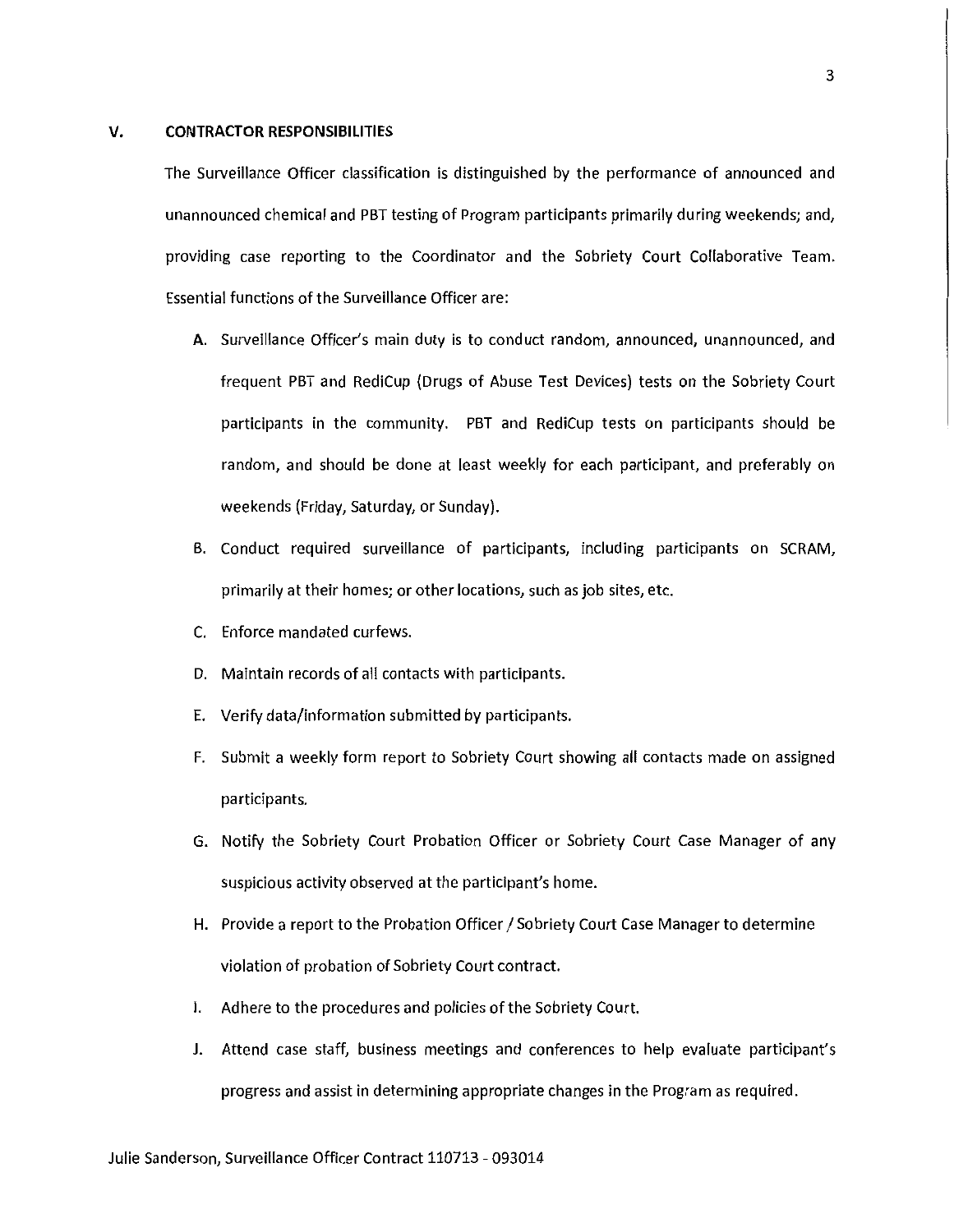- K. Surveillance Officer may perform other duties as assigned by the Sobriety Court Judges or designee.
- L. Ms. Sanderson shall be responsible to pay all taxes, if any that arise.
- M. Ms. Sanderson acknowledges that it is a crime to knowingly and willingly file false information with the County of Muskegon for the purpose of obtaining this Contract and/or any payment under the Contract or of any cause of action arising out of the performance of this contract.
- N. Ms. Sanderson shall perform all of the services under the Contract as an independent contractor. Nothing contained in this Agreement shall create any special relationship between the Court and the Contractor, nor will it create an expectation of entitlement to continue, or future employment with the Court.

## **VI. ROLE OF THE COUNTY AND THE** 60th **DISTRICT COURT**

- A. The 60th District Court acknowledges that it will provide oversight of the Sobriety Court program.
- B. The 60th District Court acknowledges that it will convene the meetings of the Sobriety Court team.
- C. The 60th District Court acknowledges that it will conduct programmatic and financial audits.
- D. The 60th District Court acknowledges that it will review the performance of the Contractor on a monthly basis to ensure that the Contractor is performing her duties as outlined in this agreement. The contract may be terminated within 14 days by written notice of the County at its sole discretion following the monthly reviews.
- E. The 60<sup>th</sup> District Court acknowledges that it will review the financial performance of The Contractor on a quarterly basis. The contract may be terminated within 14 days by written notice of the County at its sole discretion following the quarterly reviews.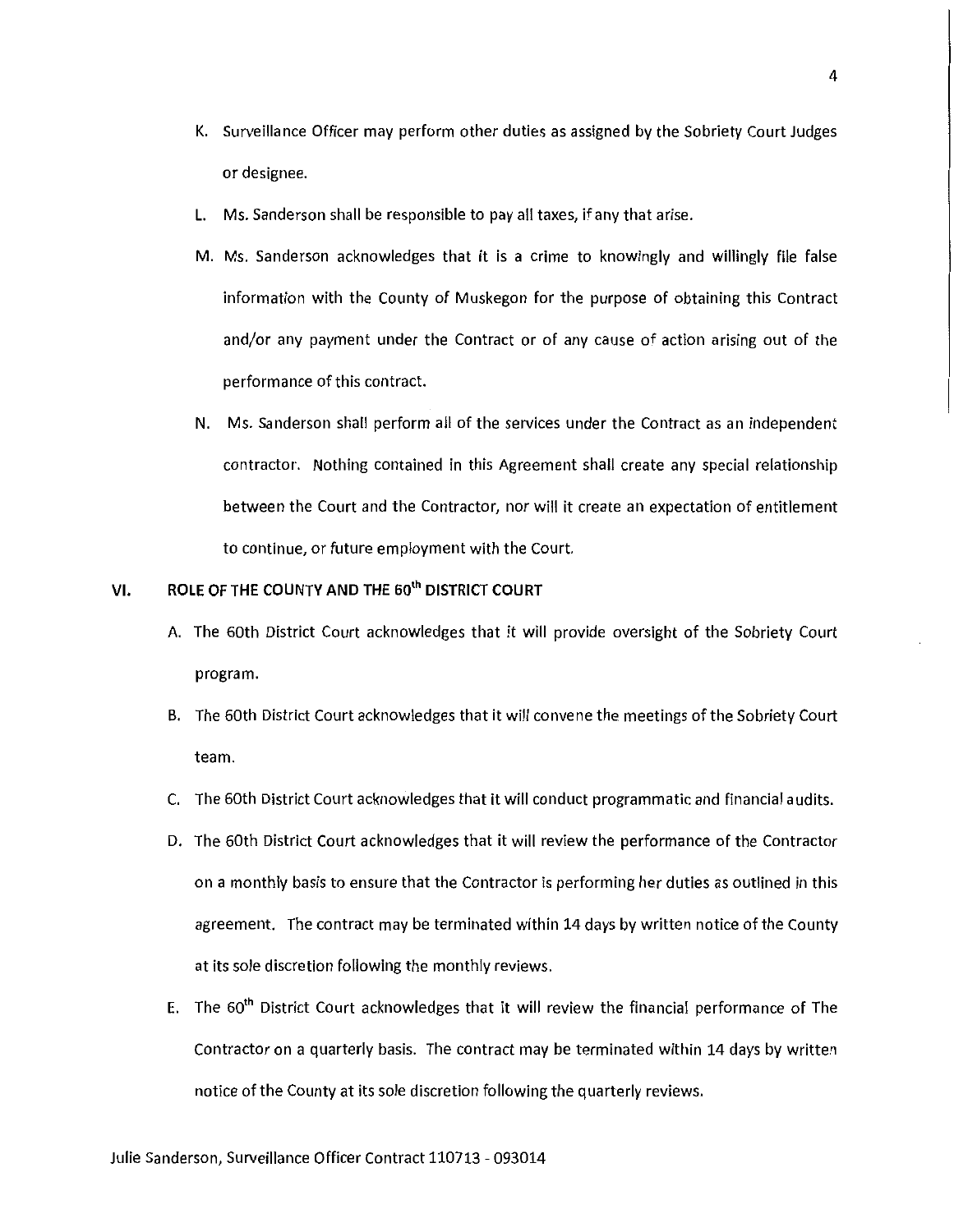#### VII. **MISCELLANEOUS CONTRACT PROVISIONS**

- A. Nothing in the performance of this Agreement shall impose any liability for claims against the County and/or the 60<sup>th</sup> District Court passing from this program or from Julie Sanderson's expenditure of the Edward Byrne Memorial Justice Assistance Grant funds.
- B. AUDIT AND ACCESS TO RECORDS. The County of Muskegon and the 60<sup>th</sup> District Court will conduct both programmatic and financial audits of the project and the County of Muskegon may withhold payment until the audit is satisfactorily completed. Ms. Sanderson will be required to maintain all pertinent records and evidence pertaining to the grant contract, in accordance with generally accepted accounting principles and other procedures specified by the County of Muskegon. The County of Muskegon or any of its duly authorized representatives may have access, upon reasonable notice, to such books, records, documents and other evidence for the purpose of inspection, audit and copying. Ms. Sanderson will provide proper facilities for such access and inspection. All records must be maintained for the minimum of seven years after the final payment has been issued by the County of Muskegon.
- C. OTHER SOURCES OF FUNDING. Ms. Sanderson guarantees that any claims for reimbursement made to the County of Muskegon under this Contract must not be financed through any other source than the County of Muskegon under the terms of this contract. If funding is received through any other sources, Ms. Sanderson agrees to delete from the Sanderson billings or to immediately refund the County of Muskegon, the total amount representing such duplication of funding.
- D. DEBARMENT AND SUSPENSION. By signing this Contract, Ms. Sanderson certifies that to the best of her knowledge and belief that she:

5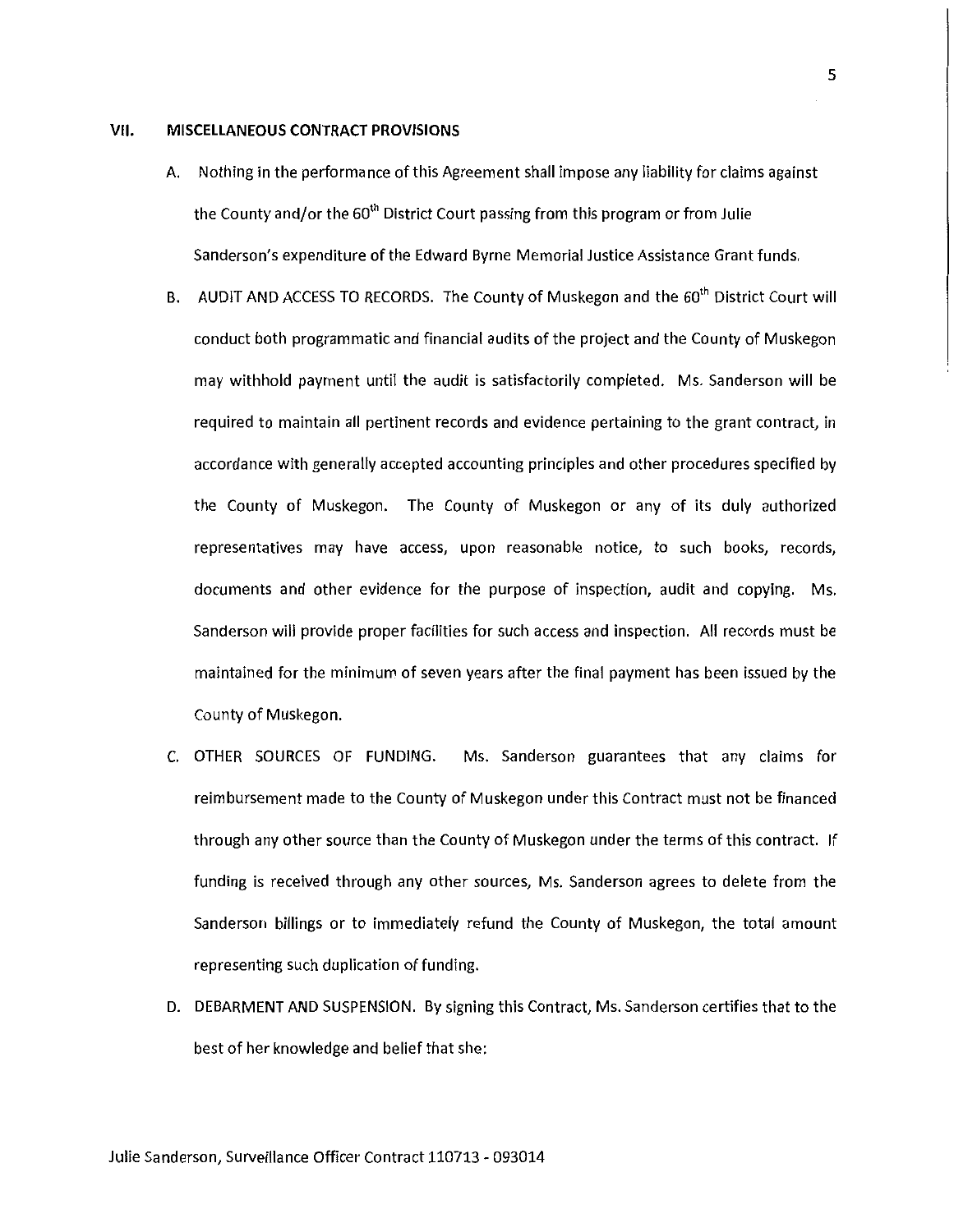- 1. She is not presently debarred, suspended, proposed for debarment, declared ineligible, or voluntarily excluded from covered transactions by any federal department or the State of Michigan.
- 2. Have not, within a three-year period preceding this Contract, been convicted or had a civil judgment rendered against them for commission of fraud or a criminal offense in connection with obtaining, attempting to obtain, or performing a public (federal, state, or local) transaction or contract under a public transaction, as defined in 45 CFR 1185; violation of federal or state antitrust statutes or commission of embezzlement, theft, forgery, bribery, falsification or destruction of records, making false statements or receiving stolen property.
- 3. Are not presently indicted or otherwise criminally or civilly charged by a government entity (federal, state, or local) with commission of any of the offenses enumerated in subsection (2).
- 4. Will comply with all applicable requirements of all other state or federal laws, executive orders, regulations and policies governing these programs.
- E. AGREEMENT. By entering into this Agreement, the parties do not intend to create any obligation, express or implied, other than those set herein. Further, this Agreement shall not create any rights in any party not a signatory hereto.
- F. ASSIGNMENT. Ms. Sanderson shall not assign any of its rights nor transfer any of its obligations under this Agreement without the prior written consent of the COUNTY and the 60<sup>th</sup> District Court and any attempt to so assign or so transfer without such consent shall be void and without legal effect and shall constitute grounds for termination.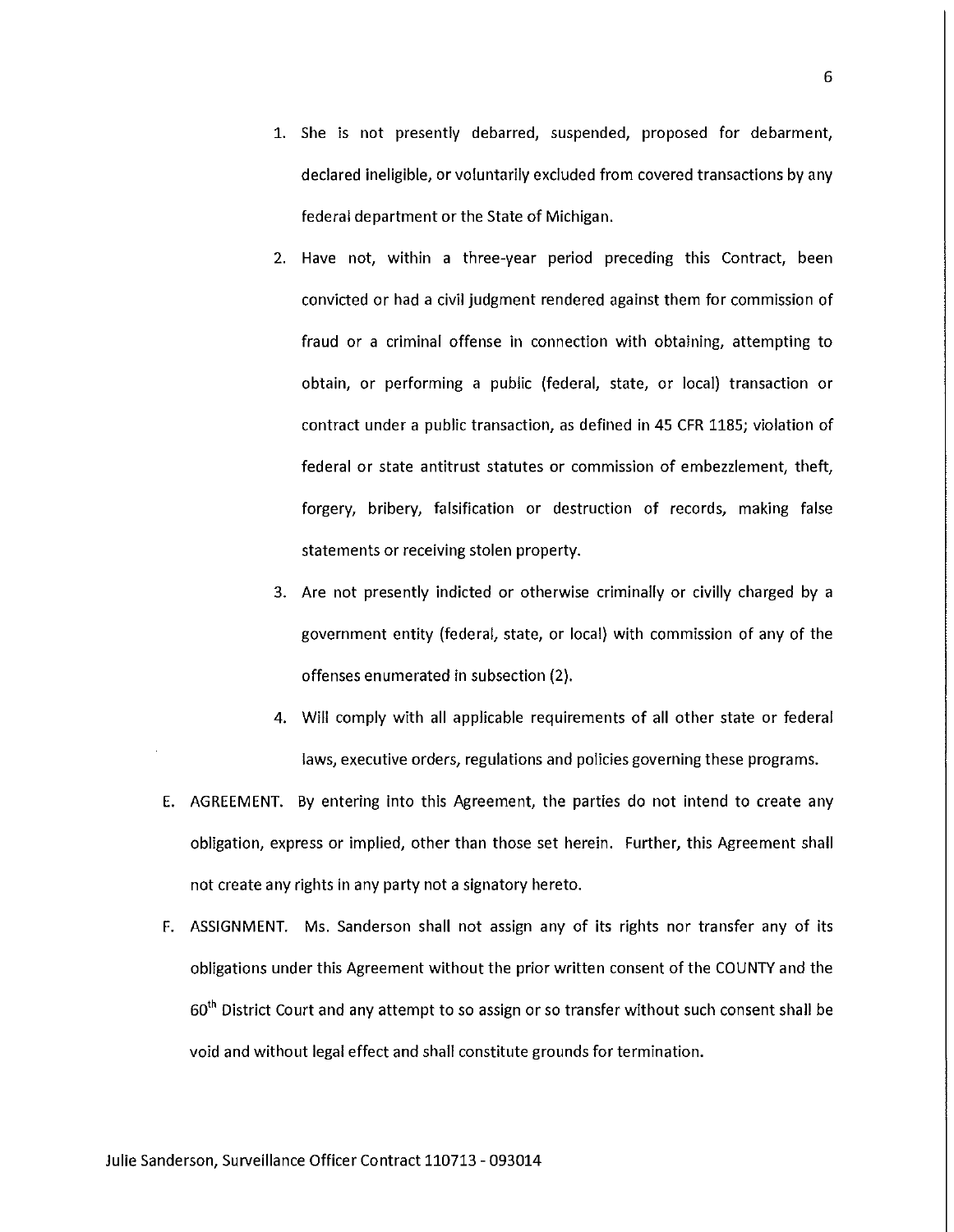- G. INDEMNIFICATION. To the fullest extent permitted by law, the Contractor shall defend, indemnify, and hold harmless the COUNTY and the  $60<sup>th</sup>$  District Court, its subsidiaries, departments, divisions, and agencies and their respective officials, officers, directors, employees, and agents from and against any and all liability, litigation, causes of action, and claims, by whomsoever brought or alleged, and regardless of the legal theories upon which based, and from and against all losses, costs, expenses, and fees and expenses of attorneys and expert witnesses resulting therefrom on account of, relating to, or arising out of bodily injury or death of any person, or on account of damage to property, including loss of use thereof, arising or allegedly arising out of or resulting from the work. The foregoing indemnity of the COUNTY and the 60<sup>th</sup> District Court shall include, but is not limited to claims alleging or involving the negligence of the Contractor shall not extend to liability found by way of final judgment to have resulted from the sole negligence of the COUNTY and the 60<sup>th</sup> District Court.
- H. SEVERABILITY. If any one or more of the provisions contained herein shall for any reason be held to be invalid, illegal or unenforceable in any respect, then such provision or provisions shall be deemed severable from the remaining provisions hereof, and such invalidity, illegality or unenforceability shall not affect any other provision hereof, and this Agreement shall be construed as if such invalid, illegal or unenforceable provision had never been contained herein.
- I. NON-EXCLUSIVE AGREEMENT. The parties acknowledge that the  $60<sup>th</sup>$  District Court may contract with other sub-contractors for similar services.
- J. COMPLIANCE WITH SCAO AGREEMENT. Ms. Sanderson agrees that this contract is subject to the Agreement between the 60<sup>th</sup> District Court and the State Court Administrator's Office.

7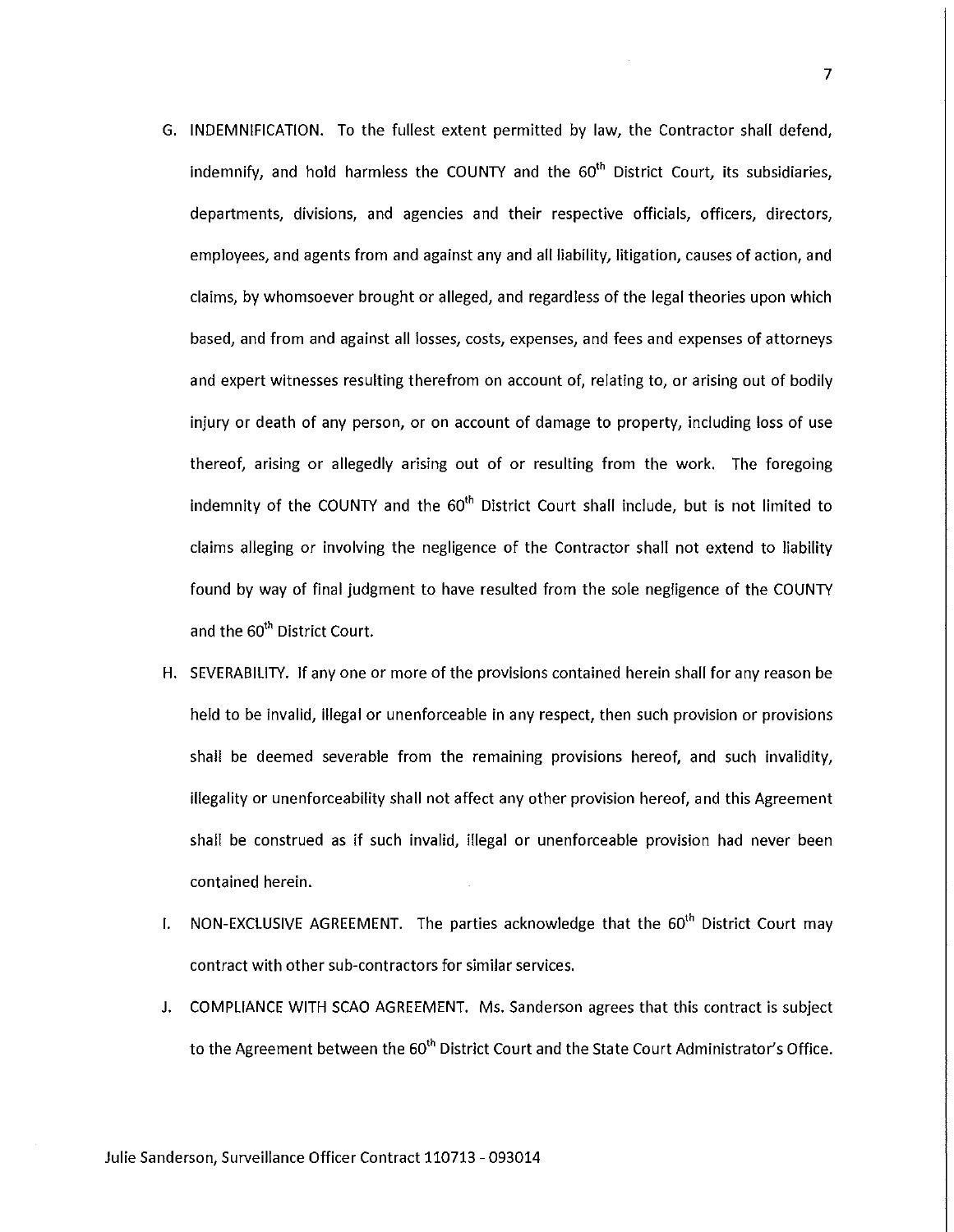- K. ENTIRE AGREEMENT AND AMENDMENT. In conjunction with matters considered herein, this Agreement contains the entire understanding and agreement of the parties and there have been no promises, representations, agreements, warranties or undertakings by any of the parties, either oral or written, of any character or nature hereafter binding except as set forth herein. This Agreement may be altered, amended or modified only by an instrument in writing, executed by the parties to this Agreement and by no other means. Each party waives their future right to claim, contest or assert that this Agreement was modified, canceled, superseded or changed by any oral agreements, course of conduct, waiver or estoppel.
- L. FEDERAL AND STATE ASSURANCES AND GRANT REQUIREMENTS. Ms. Sanderson acknowledges that she will comply with all federal and state grant requirements and assurances by signing Appendix A and Appendix B.
- M. SUCCESSORS AND ASSIGNS. All representations, covenants and warranties set forth in the Agreement by or on behalf of, or for the benefit of any or all of the parties hereto, shall be binding upon and inure to the benefit of such party, its successors and assigns.
- N. TERMS AND CONDITIONS. The terms and conditions used in this Agreement shall be given their common and ordinary definition and will not be construed against either party.
- 0. AUTHORITY. All parties to this Agreement warrant and represent that they have the power and authority to enter into this Agreement in the names, titles and capacities herein stated and on behalf of any entities, person, or firms represented or purported to be represented by such entity (ies), person(s), or firm(s) and that all formal requirements necessary or required by any State and/or Federal law in order to enter into this Agreement have been fully complied with. Furthermore, by entering into this Agreement, Julie Sanderson hereby warrants that he shall not have breached the terms or conditions of any contract or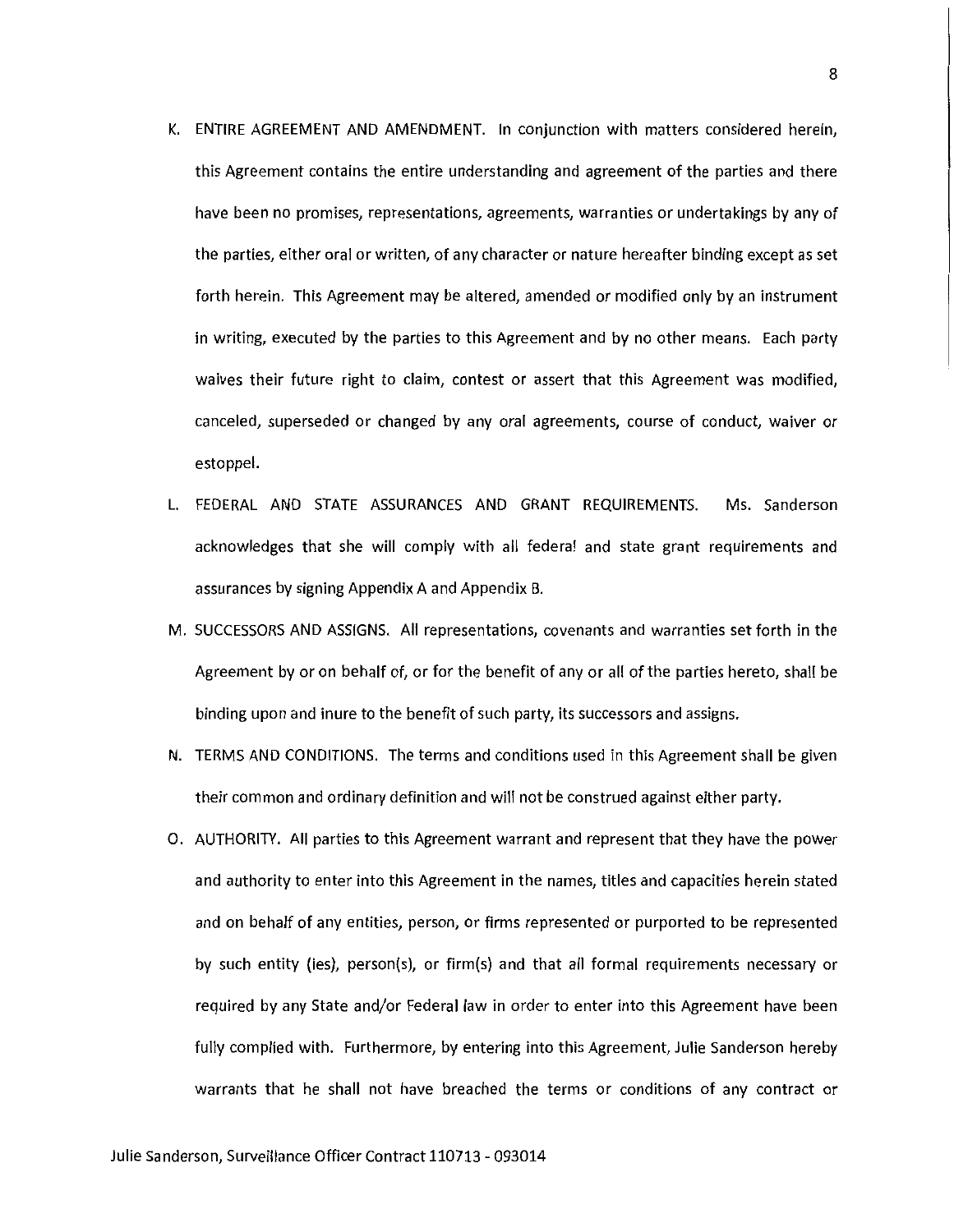agreement to which Julie Sanderson is obligated, which breach would have a material effect there on.

Dated: 12/5/13

County of Muskegon By: imm  $\mathfrak{a}$ Kenneth Mahoney Chairman, County Board of Commissioners

**CONTRACTOR** 

Dated:  $11 - 07 - 13$ 

By: Julie Sanderse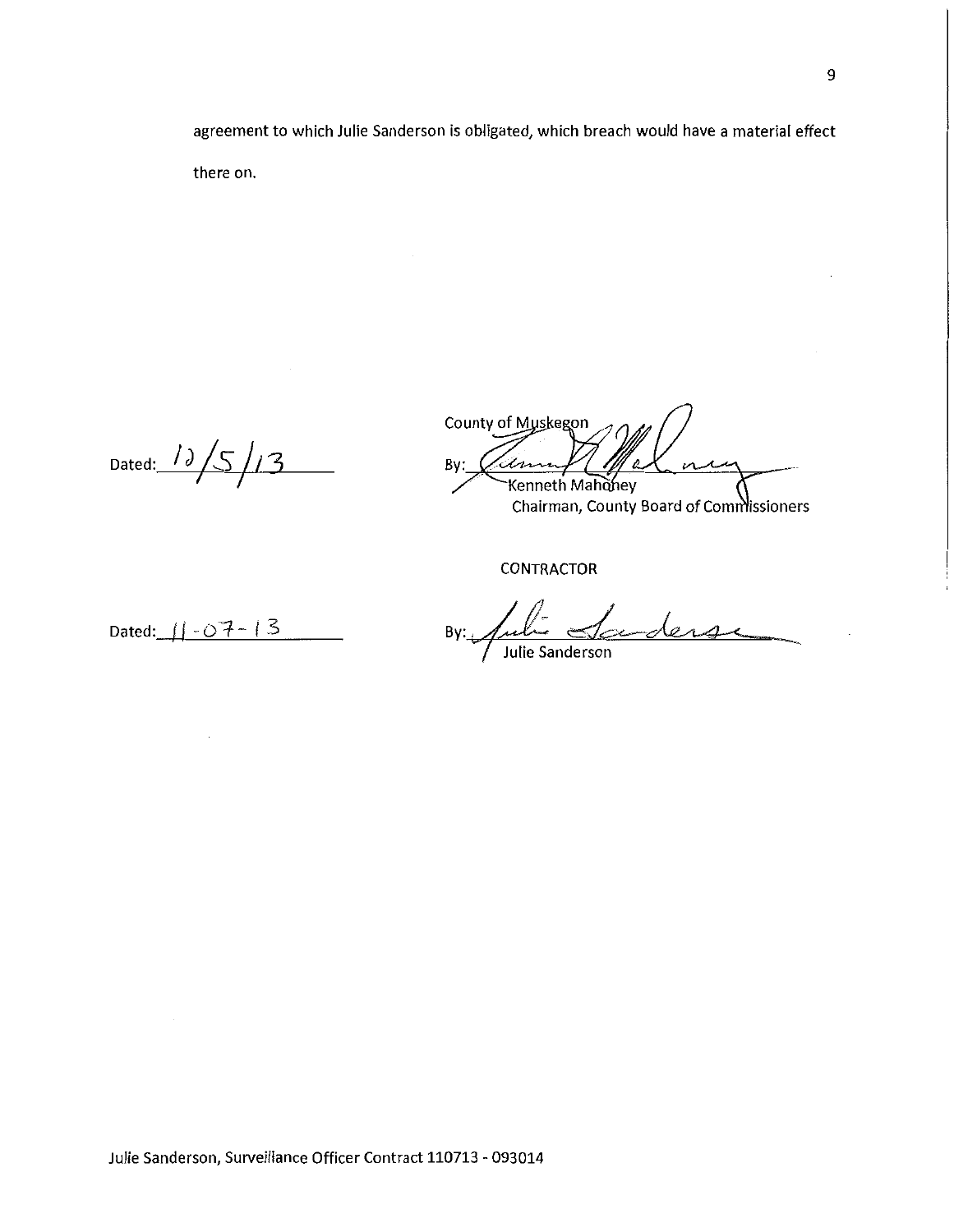- 1. The subcontractor agrees and understands that the nonsupplanting requirement mandates that grant funds may be used only to supplement (increase) a subcontractor's budget and may not supplant (replace) state, local or tribal funds that the subcontractor otherwise would have spent on positions or any other items approved in this agreement if It had not recolved a grant award.
- $\overline{2}$ . If the subcontractor hires new positions (including filling existing vacancles that are no longer funded in your agency's budget), it must hire these additional positions on or after the official grant award start date, above its current budgeted level of positions.
- If the subcontractor relatios personnel who  $3<sub>1</sub>$ have already been laid off at the time of application as a result of state, local or tribal budget cuts, it must rehire the personnel on or after the official grant award start date and maintain documentation showing the date(s) that the positions were laid off and rehired.
- For the subcontractor's plans on maintaining personnel who are at the time of the application scheduled to be laid off on a future date as a result of state, local or tribal budget cuts, the subcontractor must continue to fund the personnel with its own funds from the grant award start date until the date of the scheduled lay-off and maintain documentation showing the date(s) and reason(s) for the lay-off.
- The court gives assurance to the county and 5. the SCAO that the subcontractor shall comply with 45 CFR §76 and certifies to the bost of its knowledge and belief that it and its subcontractors: (a) Are not presently debarred, suspended, proposed for debarment, declared ineligible, or voluntarily excluded from covered transactions by any federal

department or agency. (b) Have not within a three year period preceding this agreement been: (1) Convicted of or had a civil judgment rendered against them for commission of fraud; (2) Convicted of a criminal offense in connection with obtaining, attempting to obtain, or performing a public (federal, state or local) transaction or contract under a public transaction; (3) Convicted of a violation of federal or state anti-trust statutes; or (4) Convicted of embezzioment, theft, forgery, bribery, faisification or destruction of records, making false statements, or receiving stolen property, (c) Are not presently Indicted for or otherwise criminally or civilly charged by a government entity (fedoral, state or local) with commission of any of the offenses enumerated in subsection B, (d) Have not within a three (3) year period preceding this agreement had one or more public transactions (federal, state or local) terminated for cause or default.

- 6. The subcontractor agrees that it will provide a drug-free workplace and abide by all requirements under the Drug-Pree Workplace Act of 1988, and implemented at 28 C.F.R. Part 67, Subpart F, for contractors.
- $\mathcal{T}$ Costs must be reasonable and necessary. If regulred by the local jurisdiction, costs must be sustained by competitive bids. All contracts and subcontracts require approval by SCAO. Individual consultant fees are limited to \$450 (excluding travel, lodging and meal costs) per day, which inefudes legal. medical, psychological, and accountant consultants. If the rate will exceed \$450 for an eight-hour day, written approval is required from SCAO. Compensation for individual consultant services is to be responsible and consistent with that paid for similar services in the marketplace.

Signaturo of Authorized Certifying Official Title Survei **Date Submitted** Applicant Organization  $1 - 07 - 13$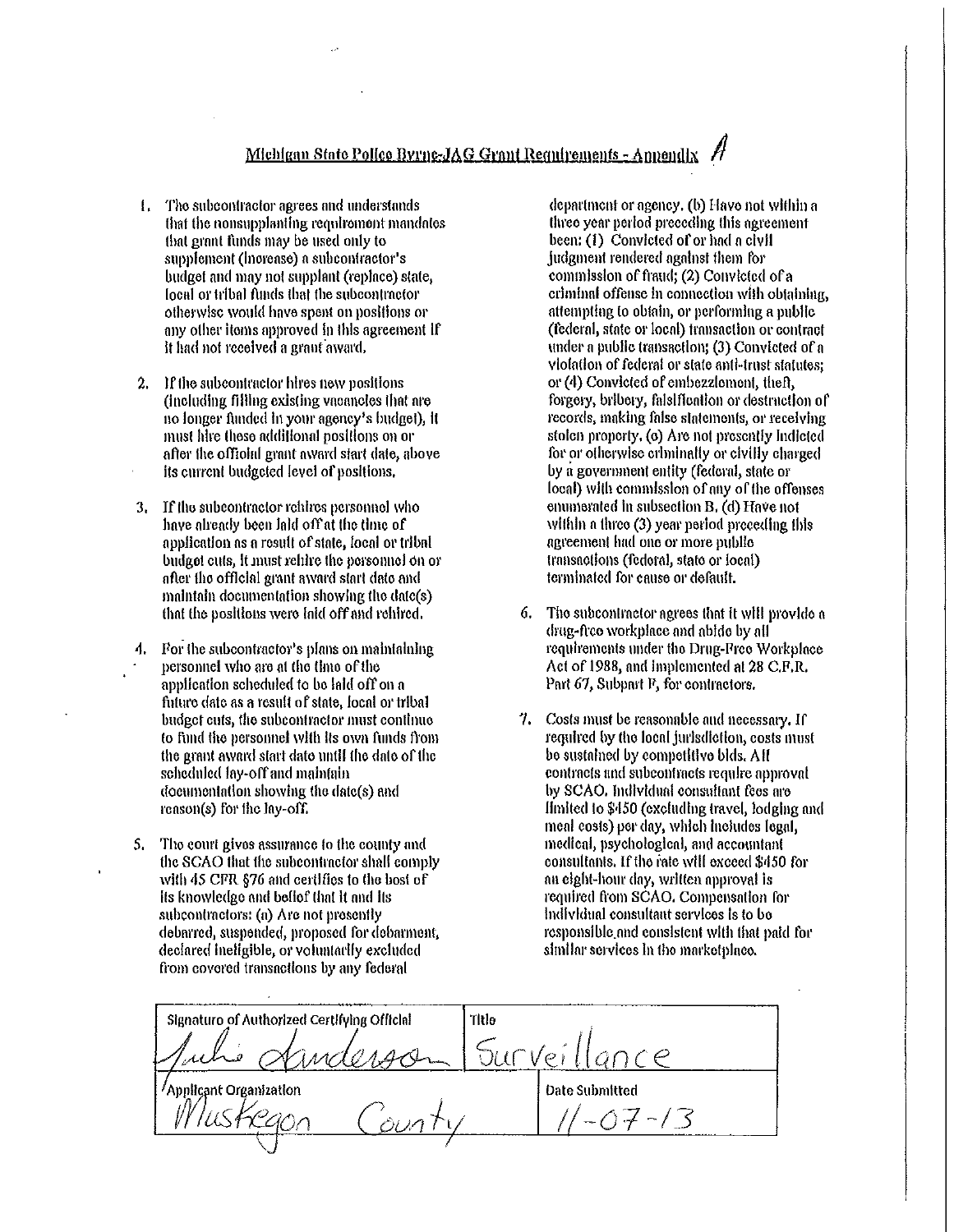ASSURANCES INON-CONSTRUCTION PROGRAMS

OMB Approval No. 4040-000. Explration Date: 00/30/2014

Publio reporting burden for this collection of information is estimated to average 15 minutos per responso, including time for reviewing Instructions, searching oxisting data sourcos, gathering and maintuining the data needed, and comploting and reviewing the collection of Information. Send comments regarding the burden estimate or any other aspect of this collection of information, including suggestions for reducing this burden, to the Office of Management and Budgel, Paperwork Roduciion Project (0348-0040), Washington, DC 20503,

Hppenber

## PLEASE DO NOT RETURN YOUR COMPLETED FORM TO THE OFFICE OF MANAGEMENT AND BUDGET. SEND IT TO THE ADDRESS PROVIDED BY THE SPONSORING AGENCY.

NOTE: Carlain of these assurances may not be applicable to your project or program. If you havo questions, picaso contact the awarding agency. Further, certain Foderal awarding agencies may require applicants to cortify to additional assurances. If such is the case, you will be notified.

As the duly authorized representative of the applicant, I certify that the applicant:

- Has the legal authority to apply for Federal assistance 1. and the institutional, managerial and financial capability (including funds sufficient to pay the non-Federal share of project cost) to ensure proper planning, managoment and completion of the protect described in this application.
- 2. Will give the awarding agency, the Comptroller General of the United States and, if appropriate, the State, through any authorized representative, access to and the right to examino all records, hooks, papers, or documents related to the award; and will establish a proper accounting system in accordance with generally accopied accounting standards or agency directives.
- Will establish safeguards to prohibit employees from 3. using their positions for a purpose that constitutes or prosents the appearance of personal or erganizational conflict of interest, or personal gain.
- Will initiate and complete the work within the applicable А. lime frame after receipt of approval of the awarding agency.
- Will comply with the Intergovernmental Personnel Act of 5. 1970 (42 U.S.C. §§4728-4763) relating to proscribed standards for merit systems for programs funded under one of the 19 statutes or regulations specified in Appondix A of OPM's Standards for a Merit System of Personnel Administration (6 C.F.R. 900, Subpart F).
- Will comply with all Federal statules relating to ٥. nondiscrimination. These include but are not limited to: (a) Title VI of the Civil Rights Act of 1984 (P.L. 88-352) which prohibits discrimination on the basis of race, color or national origin; (b) Title IX of the Education Amondments of 1972, as amended (20 U.S.C. §§1681-1683, and 1685-1686), which probibits discrimination on the basis of sex; (c) Section 504 of the Rehabilitation

Act of 1973, as amended (29 U.S.C. §794), which prohibits discrimination on the basis of handicaps; (d) tho Ago Discrimination Act of 1975, as amended (42 U:S.C. §§6101-6107), which prohibits discrimination on the basis of age; (e) the Drug Abuse Office and Trealment Act of 1972 (P.L. 92-265), as amendod, relating to nondiscrimination on the basis of drug abuse; (I) the Comprehensive Alcohol Abuse and Alcoholism Prevention, Treatment and Rehabilitation Act of 1970 (P.L. 91-616), as amended, relating to nondiscrimination on the basis of alcohol abuse or alcoholism: (g) \$\$523 and 627 of the Public Health Service Act of 1012 (42 U.S.C. §§290 dd-3 and 290 ee-3), as amended, relating to confidentiality of alcohol and drug abuse patient records; (h) Tille VIII of tho Clvil Rights Act of 1968 (42 U.S.C. §§3601 et seq.), as amended, relating to nondiscrimination in the sale. rental or financing of housing; (i) any other nondlscrimination provisions in the specific statuto(s) under which application for Federal assistance is being made; and, (J) the requiroments of any other nondlacrimination statute(s) which may apply to the application.

- 7. Will comply, or has already compiled, with the requirements of Titles it and ill of the Uniform Relocation Assistance and Real Property Acquisition Policies Act of 1970 (P.L. 91-646) which provide for fair and equitable treatment of persons displaced or whose properly is acquired as a result of Federal or fedcrally-assisted programs. These requirements apply to all interests in real property acquired for protect purposes regardless of Federal participation in purchases.
- 8. Will comply, as applicable, with provisions of the Hatch Act (5 U.S.C. §§1501-1508 and 7324-7328) which limit the political activities of employees whoso principal employment activities are funded in whole or In part with Federal funds.

Authorized for Local Reproduction

Standard Form 424B (Rev. 7-07) Prescribed by OMB Circular A-102